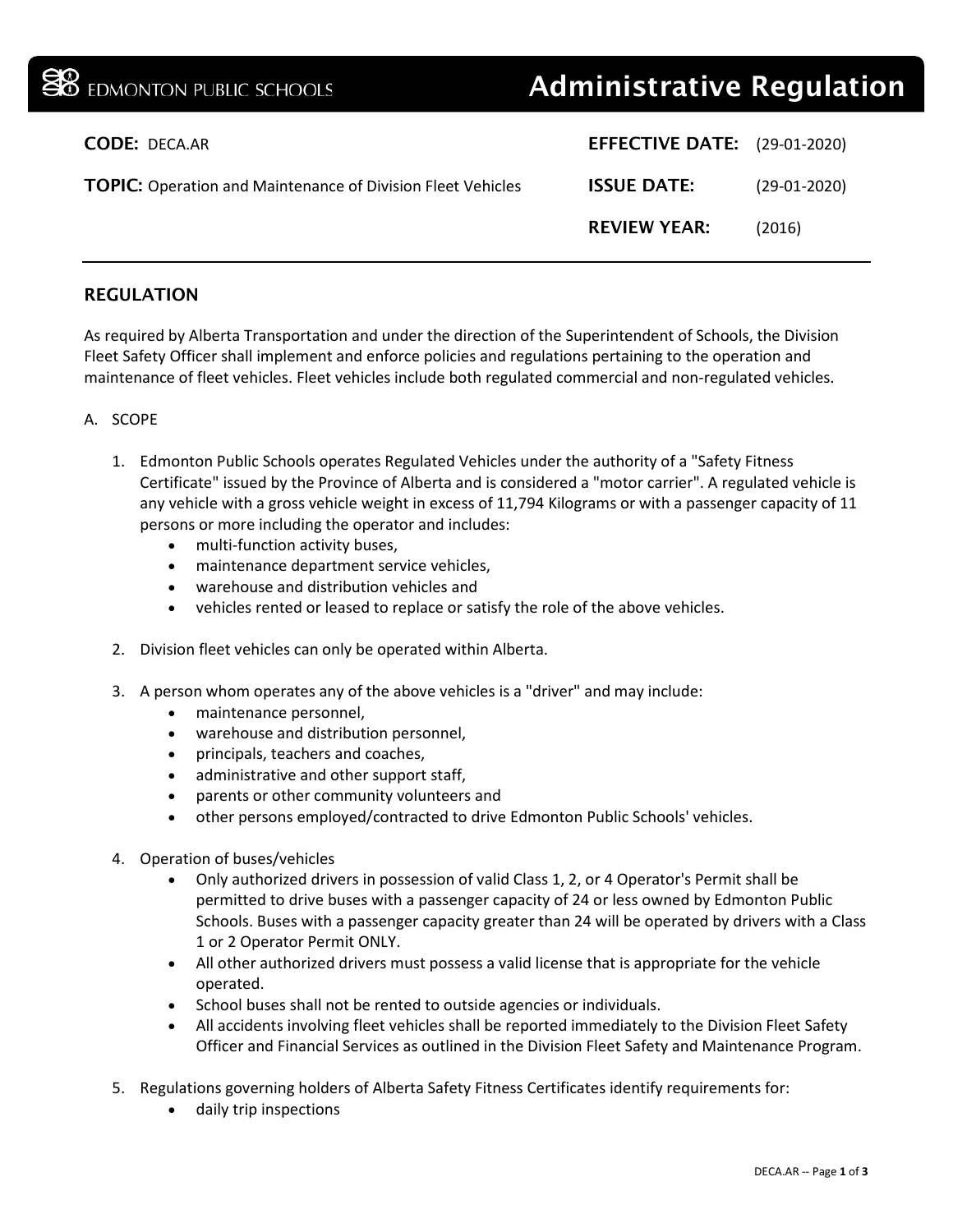- preventative maintenance
- safety inspection (CVIPs) annually and semi-annually
- other maintenance or repair records
- operator (driver) qualifications and training
- creating and maintaining hours of service (time) records

### B. GUIDELINES FOR VEHICLE MAINTENANCE

Division fleet vehicles will be inspected, operated, documented and maintained in accordance with the Division Fleet Safety and Maintenance Program.

#### C. ROLES AND RESPONSIBILITIES

#### Centre for Education

The Superintendent of Schools shall appoint a Division Fleet Safety Officer. The Division Fleet Safety Officer shall be responsible for:

- implementation of the Division Fleet Safety and Maintenance Program
- ensuring that continuous and complete record of all driver qualifications and driving activities including time records are maintained at Edmonton Public Schools "Principle Place of Business" and meet all requirements of Alberta Regulation.
- preparation for and demonstration of proficiency in Provincial compliance audits
- appointment of a Central Compliance Administrator at the Centre For Education that will oversee site-based Site Compliance Administrators
- conducting an annual internal review of compliance status in accordance with Provincial audit standards
- involving OHS, FOIP and other Central DU's in matters of implementation, investigation and/or resolution as required.

Sites in Possession of Division Fleet Vehicles

The principal or senior DU administrator is the Site Fleet Safety Supervisor for each individual Division site in possession of a fleet vehicle. The Site Fleet Safety Supervisor is responsible for:

- the appointment of a Site Compliance Administrator
- identification of the Site Compliance Administrator to the Central Compliance Administrator
- implementation of the Division Fleet Safety and Maintenance Program at the site
- ensuring that driver and vehicle records are current and appropriately indexed in the central database.

Drivers of Division Fleet Vehicles must:

- meet the qualifications outlined in the Division Fleet Safety and Maintenance Program
- receive training and produce documentation as identified in the Division Fleet Safety and Maintenance Program.

#### D. INAPPROPRIATE USE OF DIVISION VEHICLES

All users are accountable for their use of Division fleet vehicles. Progressive driver conduct and discipline are outlined in the Division Fleet Safety and Maintenance Program. Inappropriate use of Division fleet vehicles